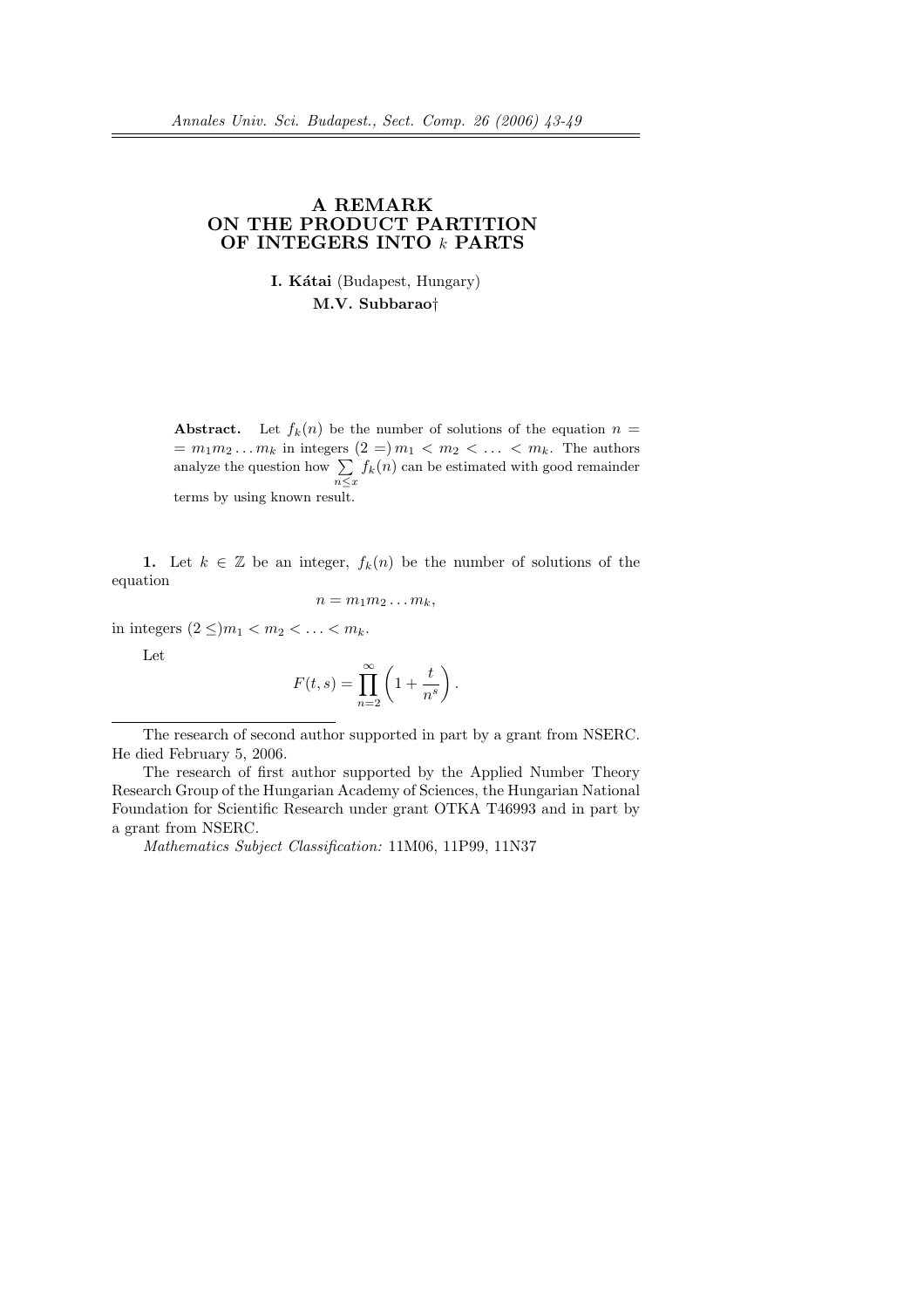Then

$$
\log F(t,s) = \sum_{k=1}^{\infty} \frac{t^k}{k} \cdot (-1)^{k-1} \left( \sum_{n=2}^{\infty} \frac{1}{n^{ks}} \right) =
$$
  
= 
$$
\sum_{k=1}^{\infty} \frac{(-1)^{k-1} t^k}{k} (\zeta(ks) - 1) =
$$
  
= 
$$
t\zeta(s) - t + a(t, s),
$$
  

$$
a(t,s) = \sum_{k=2}^{\infty} \frac{(-1)^{k-1} t^k}{k} (\zeta(ks) - 1).
$$

It is clear that for  $|t|$  < √ 2, the function  $a(t, s)$  as a function of s is regular and bounded in Re  $s > \frac{1}{2}$  $\frac{1}{2} + \delta$  where  $\delta$  is an arbitrary positive constant.

Let

$$
F_k(s) = \sum_{n=1}^{\infty} \frac{f_k(n)}{n^s}.
$$

We have  $e^{-t+a(t,s)} = b_0(s) + b_1(s)t + b_2(s)t^2 + \dots$ ,  $b_0(s) = 1$ , where  $b_{\nu}(s)$ are bounded in  $\sigma > \frac{1}{2}$  $\frac{1}{2} + \delta$ , they are polynomials of  $\zeta(2s), \ldots, \zeta(\nu s)$  for every  $\nu$ . The explicit form of them can be computed.

Let  $x_1 = \log x, x_2 = \log x_1, \ldots$ . Since

$$
F(t,s) = 1 + \sum_{k=1}^{\infty} t^k F_k(s),
$$

$$
e^{t\zeta(s)} = \sum_{k=0}^{\infty} \frac{\zeta(s)^k}{k!} t^k,
$$

therefore

(1.1) 
$$
F_k(s) = \sum_{\nu=0}^k \frac{b_{\nu}(s)}{(k-\nu)!} \zeta^{k-\nu}(s).
$$

We would like to estimate

$$
S_k(x) = \sum_{n \le x} f_k(n).
$$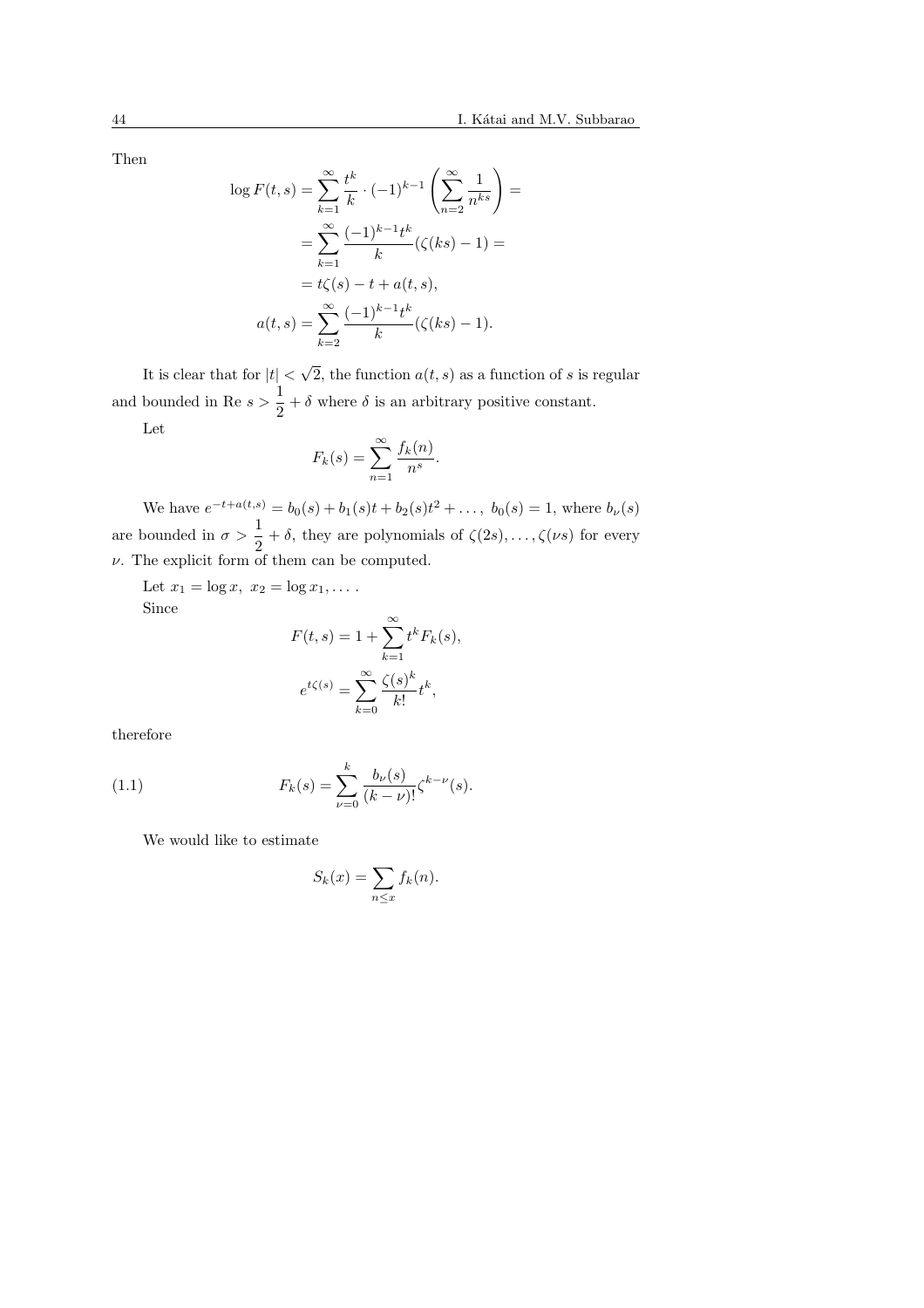Since

$$
e^{-t+a(t,s)} = \left(\sum \frac{(-t)^{\nu_0}}{\nu_0!}\right) \prod_{k=2}^{\infty} \left(\sum_{m=0}^{\infty} \frac{(-1)^{(k-1)m} t^{km}}{k^m} \left(\zeta(ks) - 1\right)^m\right),
$$

therefore

(1.2) 
$$
\frac{b_{\nu}(s)}{(k-\nu)!} = E_1 \cdot G_1(s) + \ldots + E_p \cdot G_p(s),
$$

where the general form of  $G_l(s)$  can be written as

(1.3) 
$$
G(s) = \zeta^{m_1}(a_1 s) \dots \zeta^{m_q}(a_q s) = \sum_{n=1}^{\infty} \frac{g(n)}{n^s},
$$

where  $(2 \leq) a_1 < \ldots < a_q, m_1, \ldots, m_s$  are positive integers, and

$$
m_1a_1 + \ldots + m_qa_q \leq \nu.
$$

Let

(1.4) 
$$
D(s) = D(s|G) = \sum_{n=1}^{\infty} \frac{g(n)}{n^{s}},
$$

$$
B(y) = (B(y|G)) = \sum_{n \le y} g(n).
$$

From (1.3) we have

(1.5) 
$$
B(y) = \sum_{n_1^{a_1} \dots n_q^{a_q} \leq x} d_{m_1}(n_1) \dots d_{m_q}(n_q).
$$

# Lemma 1. We have

(1.6) 
$$
B(y) \leq C x^{1/a_1} x_1^{m_1 - 1} \zeta\left(\frac{a_2}{a_1}\right) \dots \zeta\left(\frac{a_q}{a_1}\right)
$$

for  $q \geq 2$ , and

(1.7) 
$$
B(y) \leq C x^{1/a_1} x_1^{m_1 - 1} \quad \text{if} \quad q = 1.
$$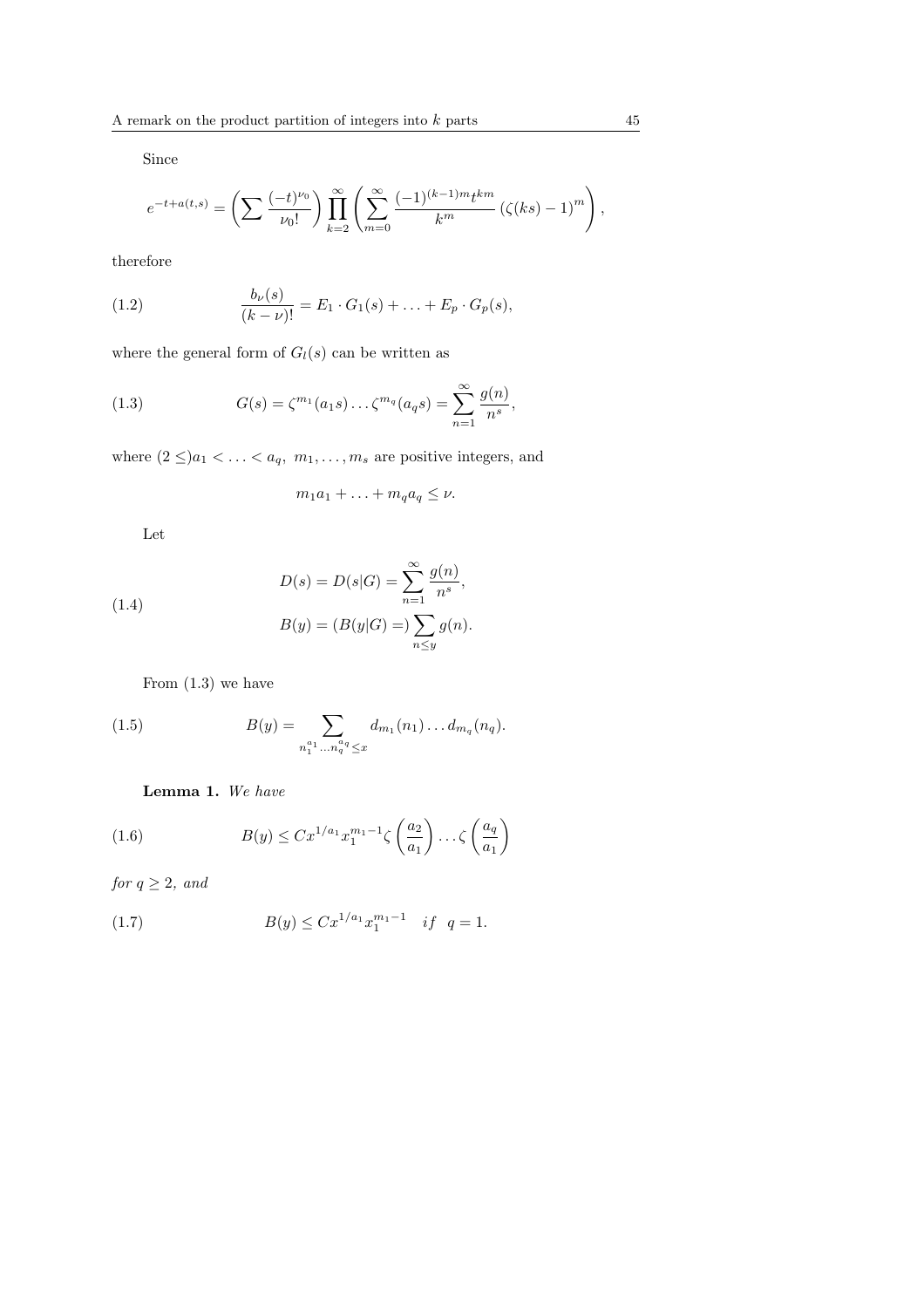Proof. Since

$$
\sum_{n^a \le x} d_m(n) = \sum_{u_1...u_m \le x^{1/a}} 1 = \sum_{u_1...u_{m-1} \le x^{1/a}} \frac{x^{1/a}}{u_1...u_{m-1}} \le
$$
  

$$
\le x^{1/a} \left( \sum_{u < x^{1/a}} \frac{1}{u} \right)^{m-1} \le
$$
  

$$
\le x^{1/a} \left( \frac{1}{a} x_1 + c \right)^{m-1},
$$

therefore the assertion is true for  $q = 1$ .

Let  $q \geq 2$ . Assume that the assertion is true for  $q - 1$ . Then

$$
\sum_{n_1^{a_1} \dots n_q^{a_q} \leq x} d_{m_1}(n_1) \dots d_{m_q}(n_q) = \sum_{n_2^{a_2} \dots n_q^{a_q} \leq x} d_{m_2}(n_2) \dots d_{m_q}(n_q) \sum_{n_2, \dots n_q},
$$

$$
\sum_{n_2,\dots,n_q} = \sum_{n_1 \leq \left(\frac{x}{n_2^2 \dots n_q^{\alpha_q}}\right)^{1/a_1}} d_{m_1}(n_1) \leq cx^{1/a_1} x_1^{m_1-1} \cdot \frac{1}{n_2^{a_2/a_1} \dots n_q^{a_q/a_1}},
$$

and so

(1.8) 
$$
B(y) \leq c x^{1/a_1} x_1^{m_1 - 1} \zeta \left(\frac{a_2}{a_1}\right)^{m_2 - 1} \dots \zeta \left(\frac{a_q}{a_1}\right)^{m_q - 1}.
$$

Lemma 2. Let

$$
D_k(x) := \sum_{n \le x} d_k(n) = xQ_{k-1}(\log x) + \Delta_k(x),
$$
  

$$
Q_{k-1}(\log x) := \text{Res}_{s=1} x^{s-1} \zeta^k(s) s^{-1}.
$$

Let  $\alpha_2 \leq \alpha_3 \leq \ldots$  be such a sequence for which  $\alpha_2 > \frac{1}{2}$  $\frac{1}{2}$ , and for each  $\varepsilon > 0$ , ¡ ¢

$$
\Delta_k(x) = O\left(x^{\alpha_k + \varepsilon}\right)
$$

holds. Possible value of  $\alpha_k$  can be found in [1], Theorem 13.2.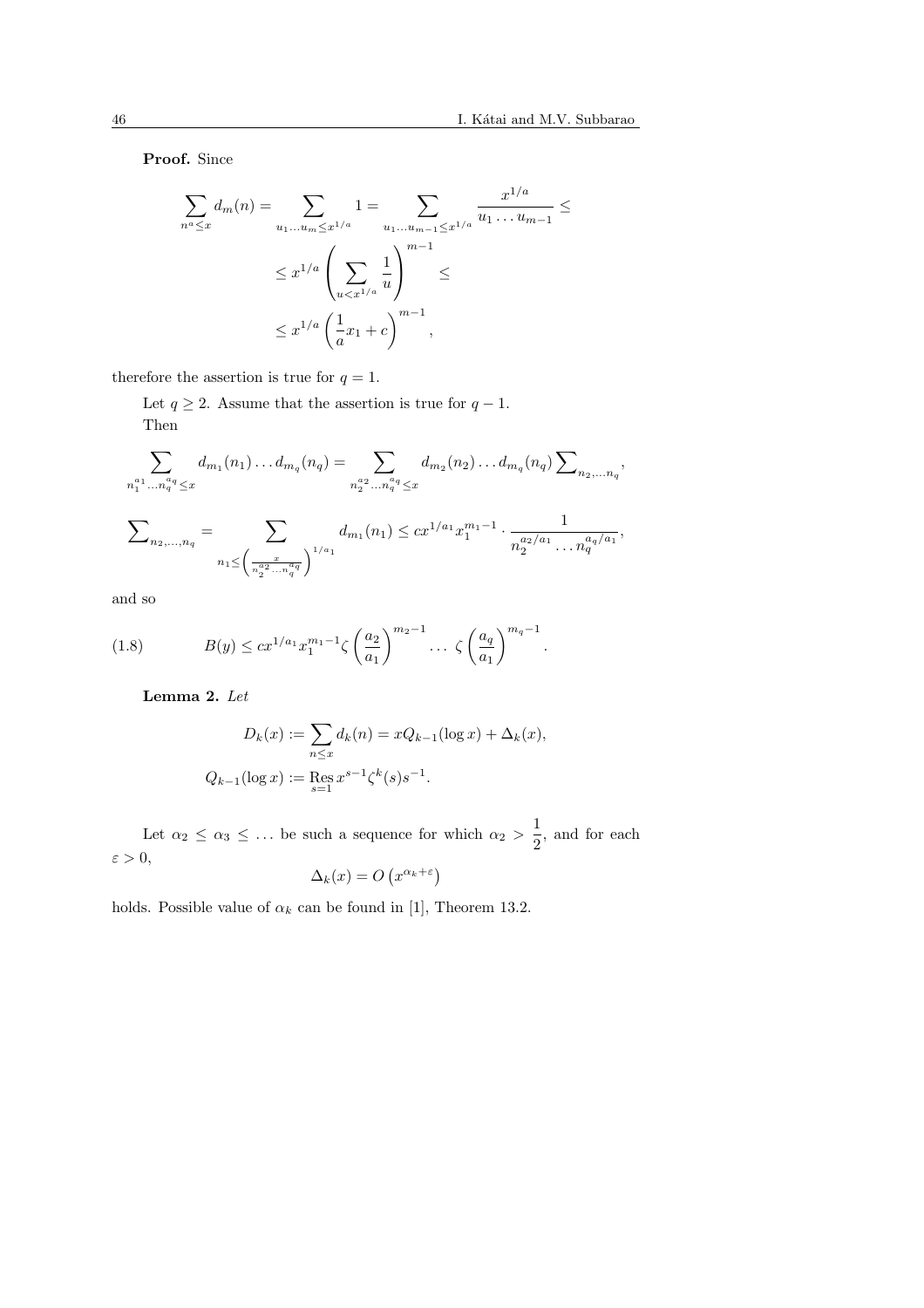2. Let us estimate

(2.1) 
$$
E(x | G, k, \nu) = \sum_{mn \le x} g(m) d_{k-\nu}(n),
$$

where  $G$  is a function of form  $(1.3)$ .

Then

$$
E(x \mid G, k, \nu) = \sum_{m \le x} g(m) D_{k-\nu}(x/m) =
$$
  
= 
$$
\sum_{m \le x} g(m) \left\{ \frac{x}{m} Q_{k-\nu-1} \left( \log \frac{x}{m} \right) + O \left( \left( \frac{x}{m} \right)^{\alpha_k + \varepsilon} \right) \right\} =
$$
  
= 
$$
\sum_{m \le x} \frac{g(m)}{m} Q_{k-\nu-1} \left( \log \frac{x}{m} \right) + O \left( x^{\alpha_k + \varepsilon} \sum \frac{g(m)}{m^{\alpha_k + \varepsilon}} \right).
$$

Since  $\alpha_{k-\nu} > 1/2$ , therefore

$$
\sum \frac{g(m)}{m^{\alpha_{k-\nu}+\varepsilon}} < \infty.
$$

Let

$$
Q_{k-\nu-1}(y) = \sum_{\mu=0}^{k-\nu-1} e_{\mu} y^{\mu}.
$$

Therefore

$$
\sum_{m \leq x} \frac{g(m)}{m} \sum_{\mu=0}^{k-\nu-1} e_{\mu}(x_1 - (\log m))^{\mu} = \sum_{h=0}^{k-\nu-1} x_1^h U_h(x),
$$
  

$$
U_h(x) = \sum_{h=0}^{k-\nu-l-1} d_{h,l} \sum_{m \leq x} \frac{g(m)}{m} (\log m)^l.
$$

Let

(2.2) 
$$
\eta_l := \sum \frac{g(m)}{m} (\log m)^l.
$$

Since

$$
\sum_{m \ge x} g(m) \frac{(\log m)^l}{m} \ll \sum_{t=0}^{\infty} \frac{[\log(2^t x)]^l}{2^t x} \sum_{2^t x < m < 2^{t+1} x} g(m) \ll
$$
\n
$$
\ll \sum_{t=0}^{\infty} \frac{(\log 2^t x)^l}{\sqrt{2^t x}} (\log x)^{m_1 - 1} \zeta(2)^{\nu} \ll \frac{(\log x)^K}{\sqrt{x}}
$$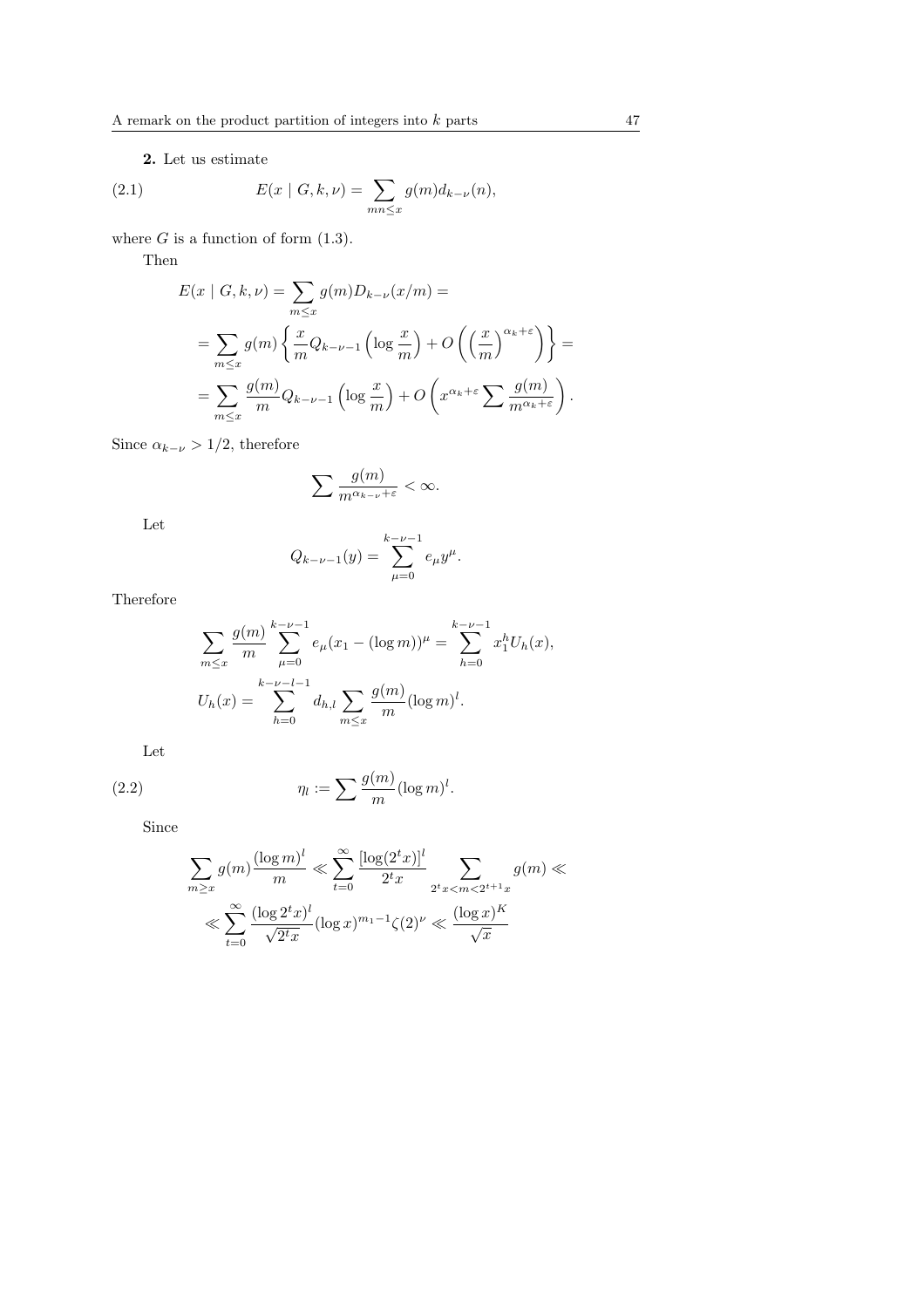holds with a suitable large  $K$ , therefore

$$
U_h(x) = \sum_{h=0}^{k-\nu-l-1} d_{h,l} \eta_l + O\left(x^{-1/2+\varepsilon}\right),
$$

 $\varepsilon > 0$  is an arbitrary small positive integer. Let us observe furthermore that in  $(1.1)$   $b_0(s) = 1.$ 

We proved the following

**Lemma 3.** For  $(2.1)$  we have

$$
E(x \mid G, k, \nu) = x\tilde{Q}_{k-\nu-1}(\log x) + O\left(x^{\alpha_k + \varepsilon}\right).
$$

From Lemma 3 the following assertion follows.

**Theorem 1.** Let  $k \geq 2$  be an arbitrary integer. Then

$$
S_k(x) = x\tilde{P}_{k-1}(\log x) + O\left(x^{\alpha_k + \varepsilon}\right),
$$

where  $\tilde{P}_{k-1}(y) = \pi_{k-1} y^{k-1} + \ldots + \pi_0$  is a polynomial, the leading coefficient  $\pi_{k-1}$  satisfies  $\pi_{k-1} = \frac{1}{L}$  $\frac{1}{k!}$ .

### Remarks.

1. A.F. Lavrik [2] counted the coefficients of the polynomials  $Q_{k-1}$  in Lemma 2. By his method and by counting the coefficients of the expansions  $b_{\nu}(s) = b_{\nu}^{(0)} + b_{\nu}^{(1)}(s-1) + \ldots$ , one can determine the coefficients of  $P_{k-1}$  in Theorem 1.

2. A.A. Karacuba [3] proved, by using the method of I.M. Vinogradov, that  $\overline{a}$  $\overline{a}$ ´

$$
\sum_{n \le x} d_k(n) = xP_{k-1}(x_1) + O\left(x^{1 - \frac{c}{k^{2/3}} + \varepsilon}\right)
$$

uniformly as  $k/x_2 \leq \varepsilon_x$ , where  $\varepsilon_x \to 0$  arbitrarily,  $\varepsilon > 0$ ,  $c > 0$ , the constant implied by the error term is absolute,  $P_{k-1}$  is a polynomial of degree  $k-1$ , the leading term of which is 1.

By using his theorem we can deduce that Theorem 1 remains valid uniformly as  $\frac{k}{x_2} \leq \varepsilon_x$ , with  $\alpha_k = 1 - \frac{c}{k^2}$ ,  $\frac{c}{k^{2/3}}$ .